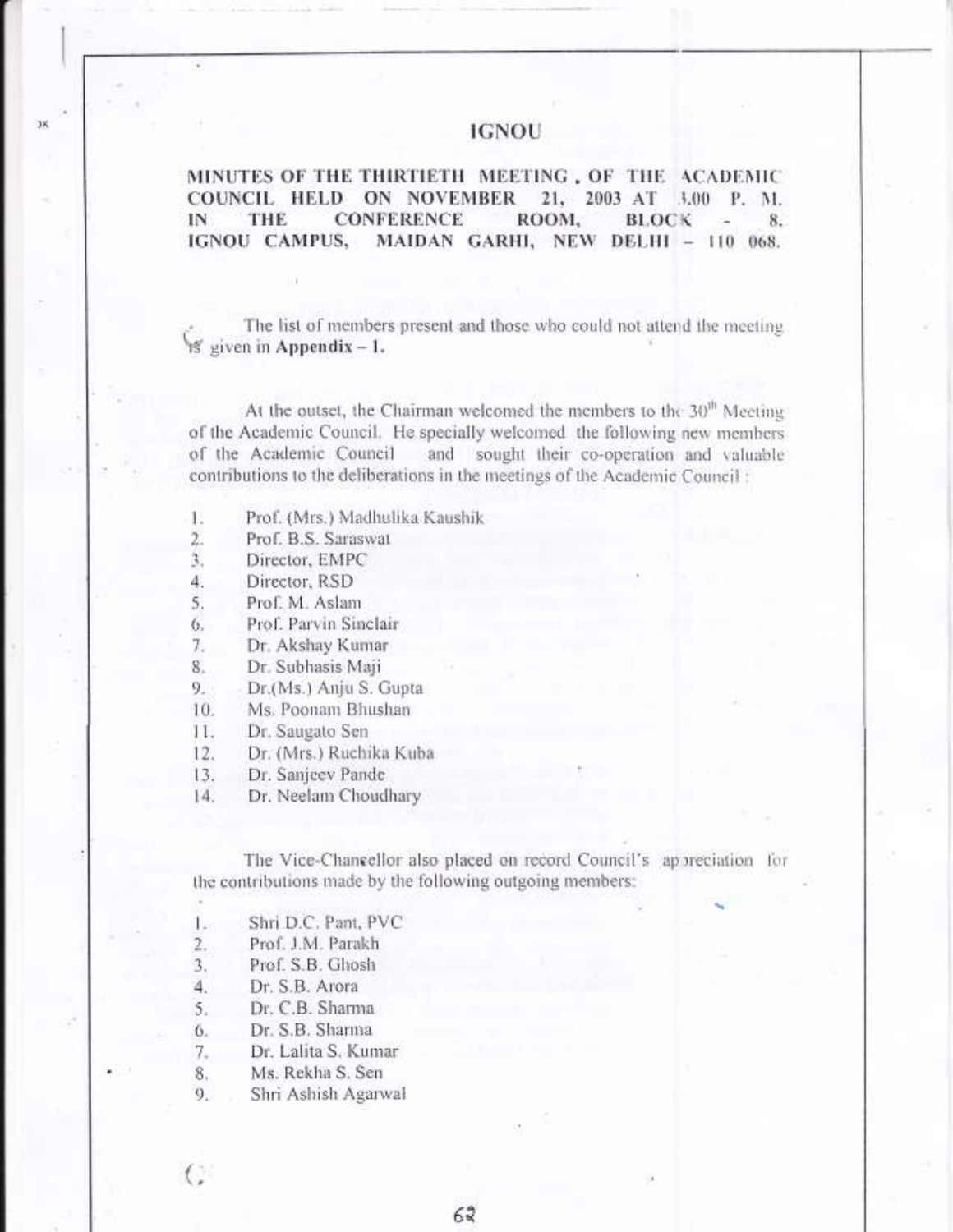$10.$ Director, STRIDE

 $11.$ Director, SR&ED

 $12.$ Director, P&DD

 $13.$ Dr. K. Soundaravalli

儗

 $|4\rangle$ Dr. Zeba Khan

15. Dr. (Mrs.) Neela Jagannathan

The Chairman then requested Prof. S.C. Garg, Pro Vice-Chancellor to present the items of the agenda.

ITEM NO. 1

TO CONFIRM THE MINUTES OF THE 29TH **MEETING** OF THE ACADEMIC COUNCIL HELD ON JUNE 23, 2003 AND 9TH MEETING OF THE ACADEMIC COUNCIL'S STANDING COMMITTEE HELD ON SEPTEMBER 12, 2003 AND TO NOTE THE ACTION **TAKEN THEREON** 

 $AC30.1.1$ 

Initiating the discussion on the Minutes of the 29<sup>th</sup> meeting of the Academic Council for confirmation, Prof. S.C. Garg, Pro Vice-Chancellor informed the Council that the Minutes were circulated to the members and no comments on these Minutes have been received. However, with regard to Item No. 4 of the Minutes, Prof. Garg informed that the proposed PG Diploma in Analytical Chemistry had been processed through School Board and Planning Board and about 50% of the course material had already been received from the course writers. In view of this, the Council could review its earlier decision.

AC 30.1.2

The Council noted that the programme was initiated as far back as in 1995-96 and needed subsidy @ Rs.8000/- per student. It was also noted that IGNOU does not get any support for nonplan expenditure. Considering in this context the sustainability of the programme and maintaining quality of programme delivery, the Council was of the view that, in general, highly innovative and specialised programmes should attract sponsorships or collaborative arrangements which make them sustainable and financially viable without sacrificing quality. The Council, therefore, reiterated its earlier decision and resolved that School of Sciences and the concerned faculty in particular should make efforts to ensure sponsorships or collaborative arrangements. The matter can then be placed before the Academic council for its consideration and decision.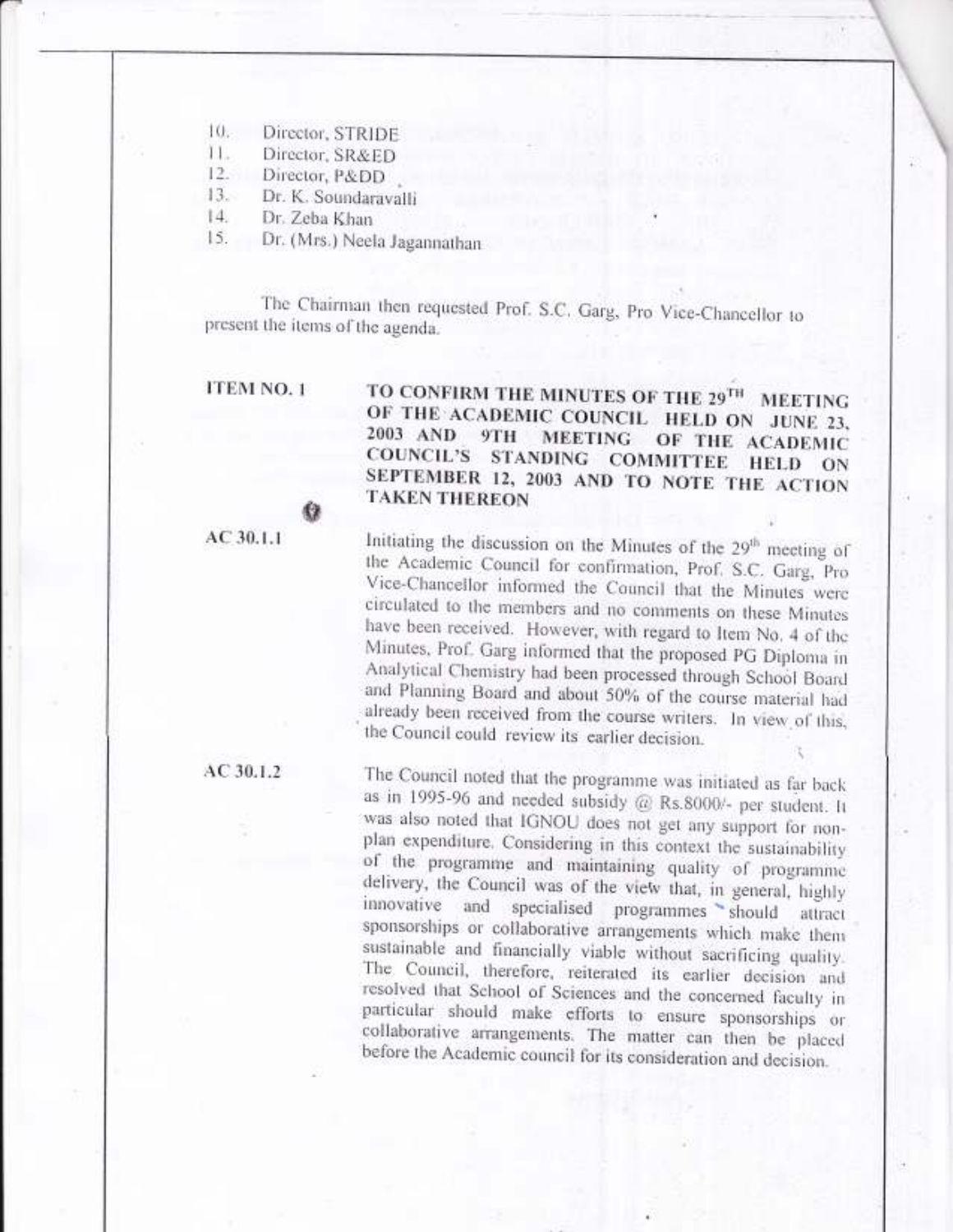AC 30.1.3

Arising out of these discussions, it was decided that course writing work should not be undertaken enless the programme. has been cleared by the Academic Council or its Standing Committee. It was further resolved that in future all issues pertaining to end-effectiveness vs. self-sustainability, fee, subsidy, etc. should be discussed and analysed thoroughly at the levels of Academic Programme Committee / Planning Board stage (Phase II). It was therefore further suggested that all proposals should be thoroughly prepared with realistic projections from the initial stages.

 $AC30.1.4$ 

The Minutes of the 29<sup>th</sup> Meeting of the Academic Council were confirmed with the above resolution. The Council also noted the Action Taken Report on the Minutes of the 29<sup>th</sup> Meeting of the Academic Council.

The Minutes of the 9<sup>th</sup> Meeting of the Academic Council's Standing Committee (ACSC) held on September 12, 2003 were then taken up for confirmation. The Academic Council noted the highlights of important decisions / recommendations of the Standing Committee. On Item No. 8 of the Minutes of the ACSC, which relates to conferment of henorary degrees, it was desired by the Academic Council that besides the two names proposed by the Standing Committee, more names could be sent to the Chairman of the Academic Council by the members if they so desired before November 30, 2003. The Chairman was authorized to take final decision about names for the award of the Doctorate Degrees (Honoris Causa) from the list of names so generated for further processing by the Board of Management.

On Item No. 13 with regard to the recommendations made by the Standing Committee relating to the B.Sc. Hospitality and Hotel Administration for Ex IHM students from NCHMCT it was noted that AIU and UGC had not agreed to grant equivalence Certificate for Diploma and B.Sc. degree. It was decided that a comprehensive proposal may be put up before the next meeting for a decision in the matter.

The Minutes of the 9<sup>th</sup> meeting of the Academic Council's Standing Committee were approved with the above suggestions.

 $AC30.1.5$ 

AC 30.1.5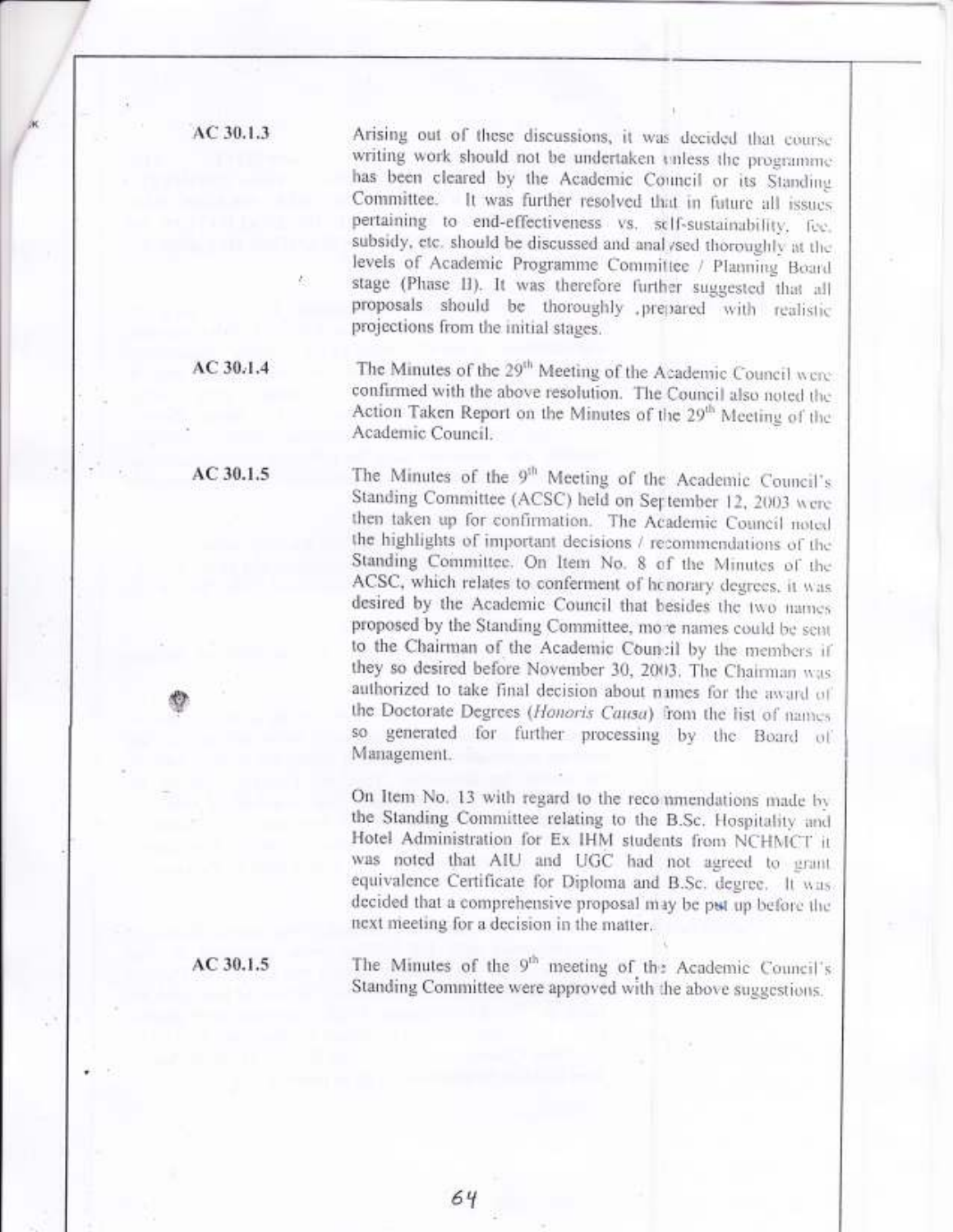## ITEM NO. 2

TO **CONSIDER AND APPROVE** THE RECOMMENDATIONS OF THE **SUB-COMMITTEE** CONSTITUTED BY THE ACSC (RES. NO.ACSC 8.2.4) TO RE-EXAMINE THE ISSUE OF EVALUATION OF DISTANCE EDUCATION PROGRAMMES HELD ON 8TH OCTOBER, 2003

 $AC30.2.1$ 

The item was taken up for consideration. Prof. S.C. Garg, Pro Vice-Chancellor informed that the following Sub-Committee was constituted in the 8<sup>th</sup> meeting of the Standing Committee of the Academic Council to examine the above issues. Prof. S. C.Garg, Pro-Vice Chancellor, Chairman, Prof. S.V.S. Choudhary, Director, SOE- Member, Dr. P.K. Mehta, Director SRE -Convener and Prof. P.R. Ramanujam, Director STRIDE-Member. The committee made the following recommendations, which were proposed for consideration of the Academic Council.

- · Since Schools of Studies are the only authority of the University to offer any programme and award degree / diploma, the statutory provisions may be strictly adhered to.
- Existing provisions may be reviewed or existing resources may be reallocated.

At this stage, the Chairman decided to invite all the members of the above committee to express their views and provide any relevant information on the matter before the Council took up the matter for discussion. Thus the Convener and all the members of the committee made their presentations before the Academic Council. After this, the members of the Academic Council discussed the recommendations of the Sub-committee in the light of the presentations made before them by the members of the Sub-committee.

 $AC30.2.3$ 

AC 30.2.2

It was noted that under the provisions of the relevant Statutes of the University only the Schools were authorized to offer programmes. It was therefore decided that the area of Distance Education continued to be allocated to School of Education and status quo may be maintained. As far as moderation of question papers is concerned, Director (School of Education) shall be the ex-officio Chairman of Moderation Board. However, faculty from STRIDE be associated as far as possible.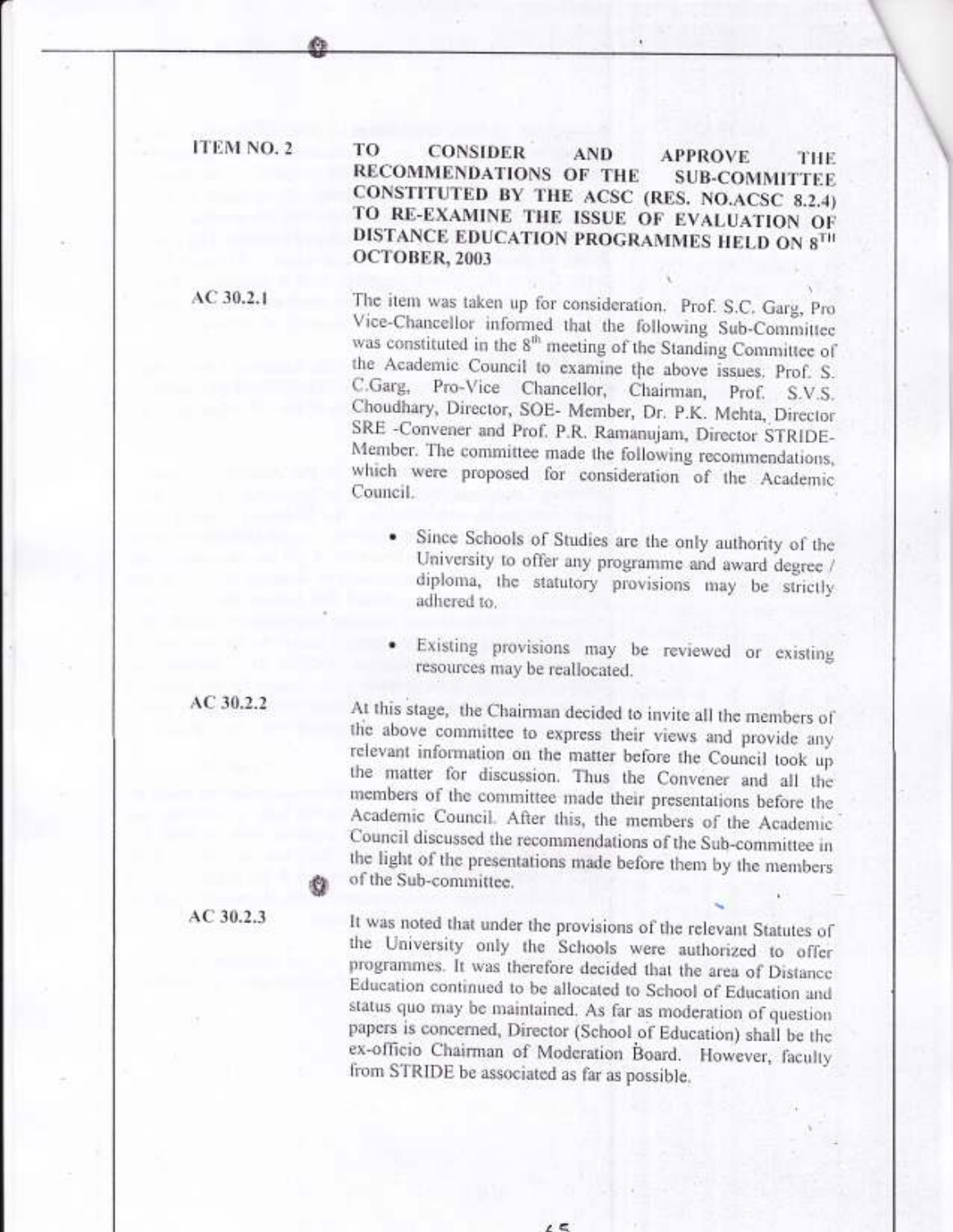$AC30.2.4$ 

Arising out of the above discussions the Council decided that the following issues may be considered in a general perspective by a committee to be appointed by the Chairman of the Academic Council.

- Mechanism to house inter-disciplinary programmes,
- Housing programmes developed by any unit of the university other than a school.

The recommendations of the committee can be placed for consideration before the Standing Comm ttee and the Academic Council.

## **ITEM NO. 3**

AC 30.3.1

### **CONSIDER AND APPROVE THE PROGRAMME** TO DESIGN AND DETAILED PROGRAMME REPORT FORM (PHASE-3) OF THE PG DIPLOMA IN RADIO PRASARAN (PGDRP)

The item was taken up for discussion. Prof. S.C. Garg, Pro Vice-Chancellor explained that the School of Humanities has submitted a Programme Design and Detailed Programme Report related to the Post Graduate Diplon'a in Radio Prasaran (PGDRP). He informed the Council that the University has entered into an MoU with All India Radio (Prasar Bharati) for imparting practical training to the students and that the programme will be launched with effect from January 2004 admission cycle.

AC 30.3.2

At this stage, the Chairman decided to call the Programme Coordinator to respond to certain queries, which the members may like to raise. On receiving satisfactory responses to clarifications sought about the time allocated for hands on training, the proposal was approved. The Council also appreciated the need and importance of offering the programme. particularly in view of the emerging changes taking place in the mode of delivery of education.

66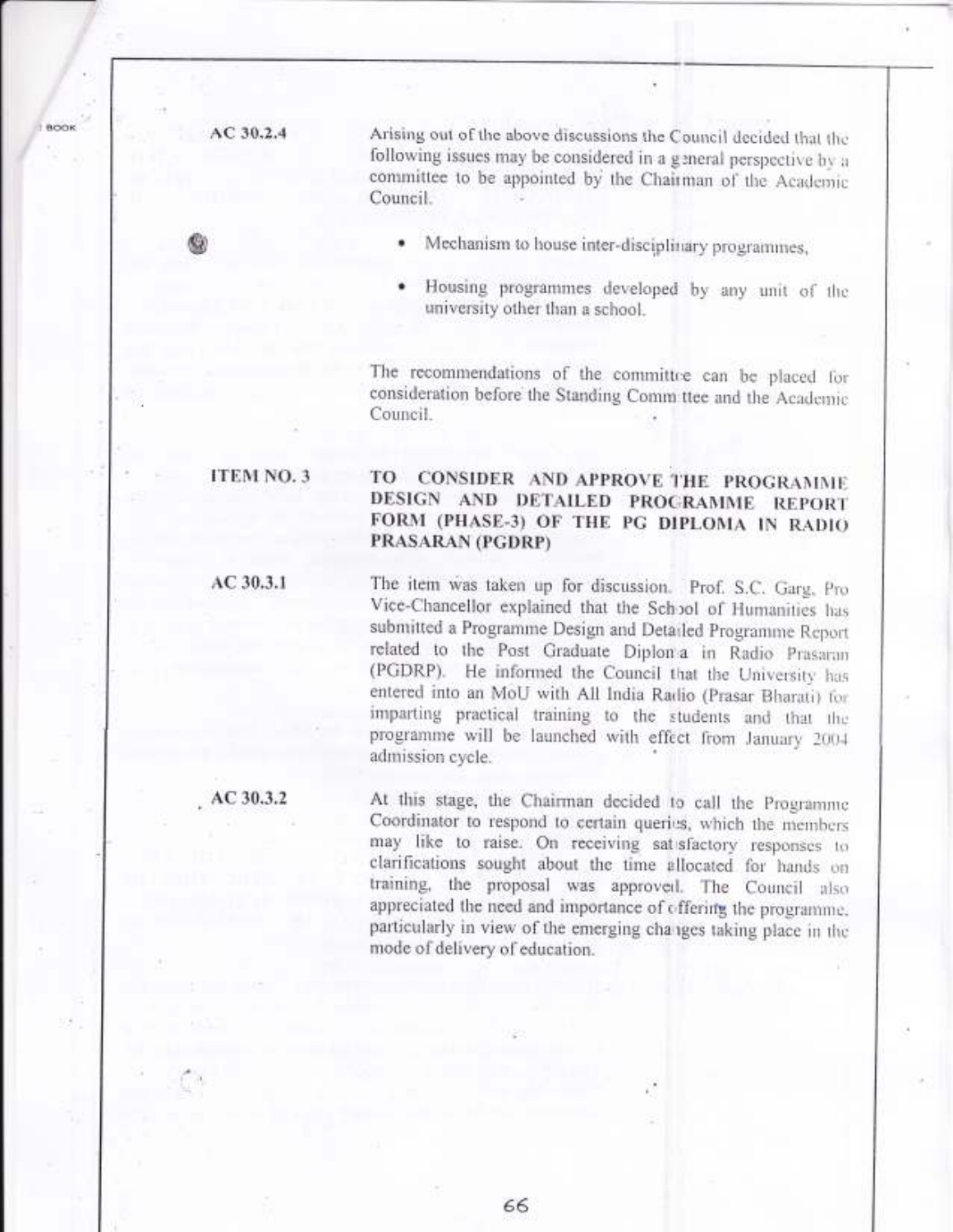ITEM NO. 4

#### TO CONSIDER THE PROPOSAL FOR REVISION OF **PROGRAMME STRUCTURE** OF **B.TECH CIVIL (CONSTRUCTION MANAGEMENT**) (BTCM) **PROGRAMME OFFERED BV SCHOOL** OF **ENGINEERING & TECHNOLOGY**

AC 30.4.1

The item was taken up for consideration. Prof. S.C. Garg, Pro Vice-Chancellor informed the Council that the School of Engineering and Technology offers B.Tech. Civil (Construction Management) and B.Tech Civil (Water Resources Management). He also mentioned that the University has undertaken extensive exercise to revise the programmes on offer. Accordingly, the proposal was for approval of revised structure of B.Tech Civil (Construction Management).

 $AC30.4.2$ 

The Council appreciated the effort made to revise the programme course structure to meet the contemporary needs. It was suggested that while launching such programmes, the University should give wider publicity by highlighting their relevance and importance. For this purpose, the faculty should develop promotional print materials, write to prospective professional bodies and advertise through relevant magazines and IGNOU Website. The Council further suggested that the School should also focus on awareness programmes in areas of major contemporary concerns to the society, like, water resource management, energy generation and management and environment.

 $AC30.4.3$ 

The proposal was approved with the advice that programme / course codes be got approved from Planning and Development Division.

ITEM NO. 5

AC 30.5.1

TO RATIFY THE ACTION TAKEN BY THE VICE-CHANCELLOR IN RESPECT OF REDUCTION OF PERIOD FOR EXTENSION FROM 8 YEARS TO 2 YEARS IN BDP RE-ADMISSION IN COMPLIANCE OF RESOLUTION NO. AC 29.2.3

The item was taken up for consideration. It was explained that the norms were already approved by the Academic Council in its 28<sup>th</sup> Meeting for re-admission of students who failed in BDP Programmes after charging certain pro-rata re-admission fee. The matter was further looked into by the BDP Coordination Committee, which suggested that only two years, i.e., up to four semesters may be allowed in such cases of re-admission. The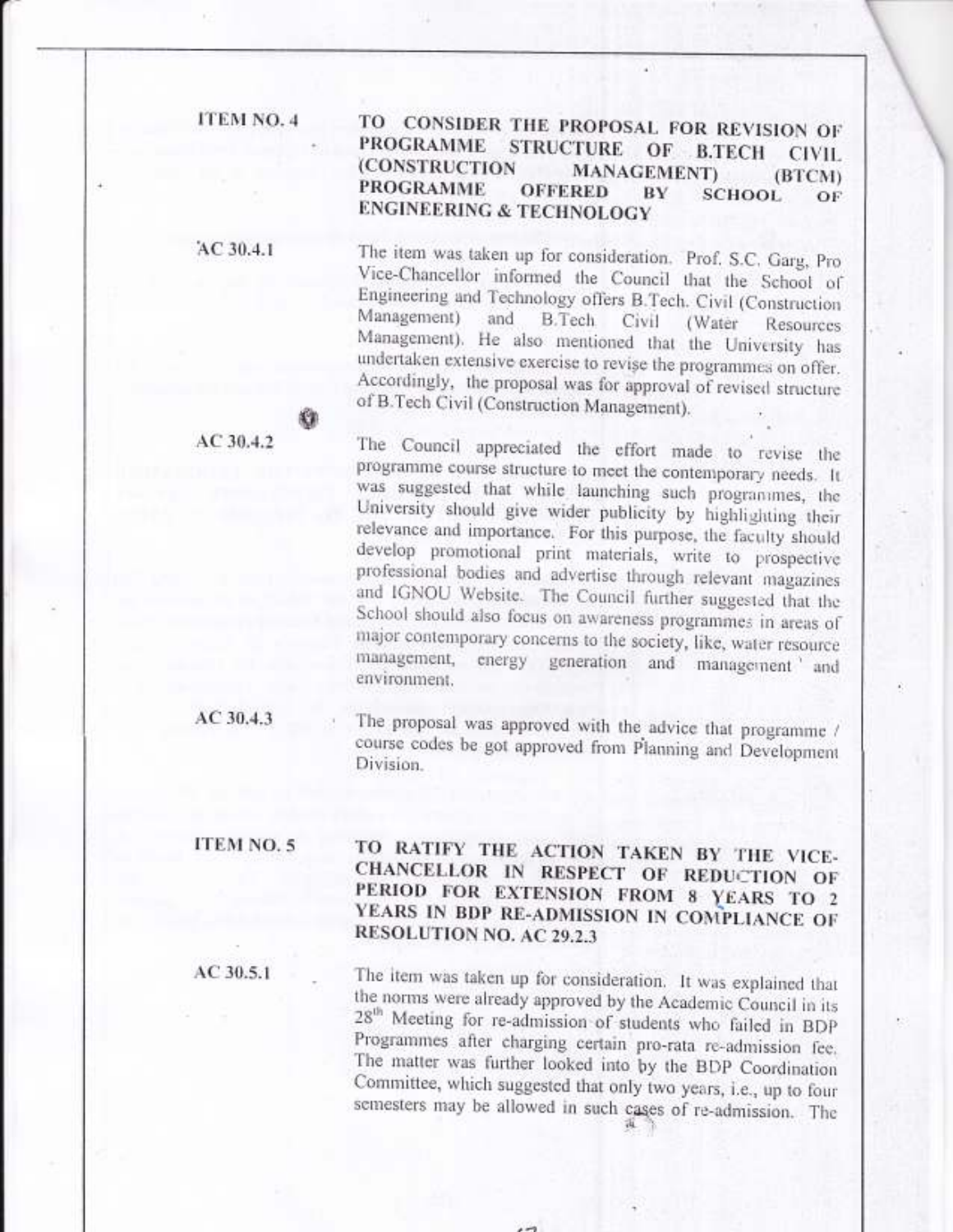matter was also reviewed in the 29<sup>th</sup> Meeting of the Academic Council. The Council had directed that an analysis based on the actual number of students who failed to complete the programnre within the stipulated period should be undertaken and the details furnished to the Chairman, Academic Council for a final decision. Based on the data furnished by the Director (SR&ED), the Vice-Chancellor had approved reduction of the period in the BDP re-aclmission cases from B to 2 years.

The Academic Council ratified the above decision taken by the Vice-Chancellor in the matter

ITEM NO.6 TO CONSIDER THE RECOMMENDATIONS OF THE SUB-COMMITTEE CONSTITUTED BY THE SUB-COMMITTEE CONSTITUTED BY THE ACADEMIC COUNCIL'S STANDING COMMITTER (RES. NO.ACSC 9.16.2) TO STUDY THE PROPOSAL OF THE PROGRAMME "POST GRADUATE CERTIFICATE IN COPYEDITING AND PROOFREADING (PGCCP)"

AC 30.6.1

AC 30.5.2

The item was taken up for consideration. Prof. S.C. Garg, Pro Vice-Chancellor explained that the proposal relating to the programme, Post Graduate Certificate in Copyediting and Proofreading (PGCCP) was put up to the Academic Council's Standing Committee in its 9<sup>th</sup> meeting held on O:tober 15, 2003. As per the decision of the Standing Committee, the proposal was examined by a Sub-Committee constituted by it. The recommendations of the sub-committee were placed for consideration.

AC 30,6.2

The Academic Council considered the recommendations of the Sub-Committee and approved the same for imp ementation with the suggestion that in case a similar programme is developed for Devnagri Script, the minimum eligibility condition should be graduation with Hindi as one of the subjects

ITEM NO.7

TO CONSIDER AND APPROVE THE PROGRAMME DESIGN AND DETAILED PROGRAMME REPORT FORMS (PHASE-3) OF THE INTEGRATED DOCTORAL PROGRAMME IN MATHEMATICS (IDPM) AND INTEGRATED DOCTORAL PROGRAMME IN PHYSICS (IDPP)

AC 30.7.1

The item was taken up for consideration. It was explained that with an objective of building a cadre of first rank researchers in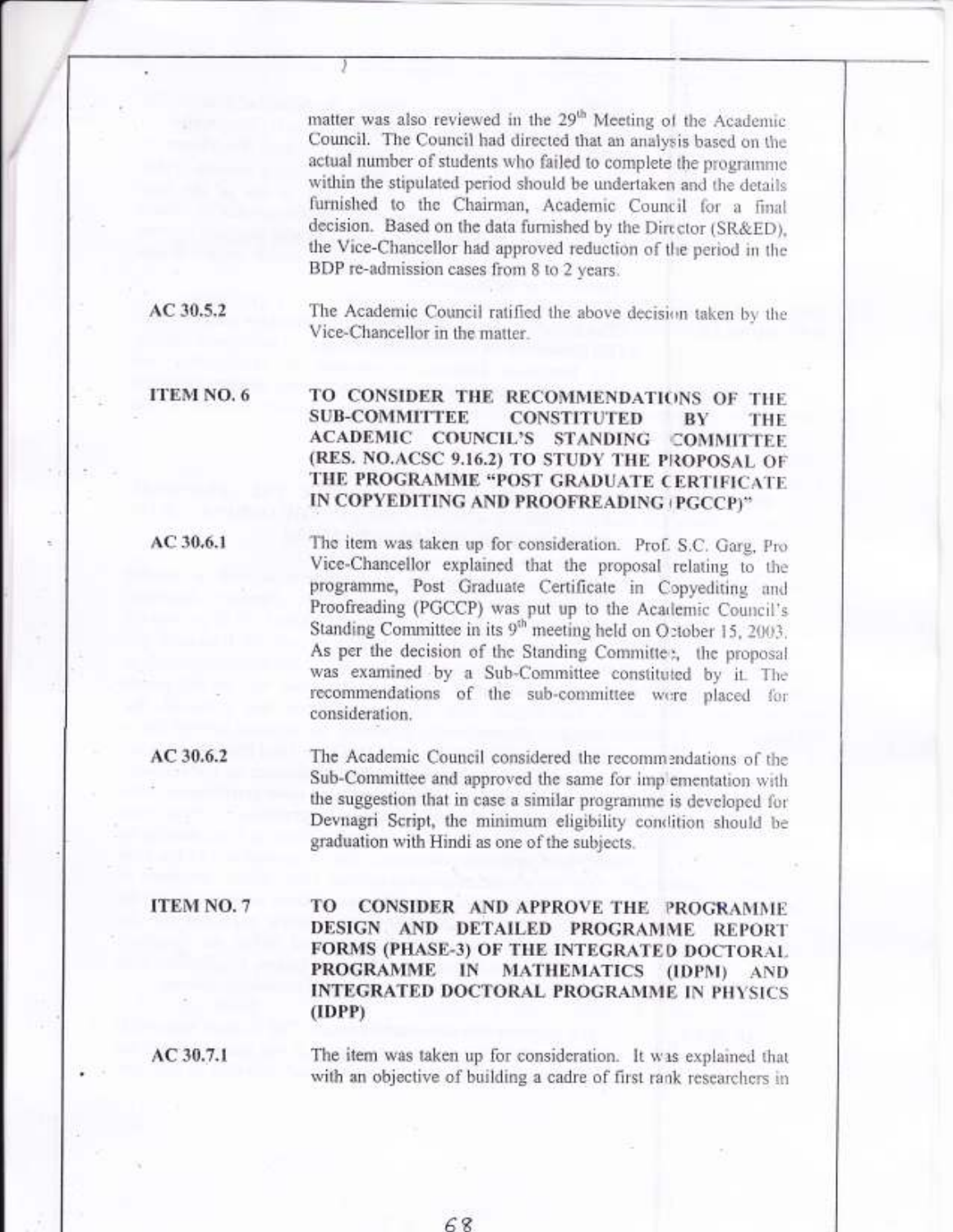the field of Mathematics and Physics, the School of Sciences has proposed collaborative Integrated Doctoral Programme in Mathematics (IDPM) and Integrated Doctoral Programme in Physics (IDPP) with Harish Chandra Research Institute (HRI), Allahabad. It was mentioned that HRI is one of the most prestigious Research lnstitutes under the Department of Atomic Energy, Govt. of India and there were faculty members of great repute working in the Institute, IGNOU faculty itself will also participate in the programme.

 $AC$  30.7.2 The item was discussed in detail. The members complimented the University for collaboration with such a prestigious institute for Integrated Doctoral Programmes in Mathematics and Physics. The proposal was approved. It was recommended that it may also be placed before the Research Council of the University.

### ITEM NO.8 TO CONSIDER AND APPROVE THE PROPOSAL REGARDING AMENDMENTS IN THE ORDINANCE ON RESEARCH DEGREE PROGRAMMES

The item was taken up for consideration with a detailed presentation by Prof. B.S. Saraswat, Director, Academic Coordination. He explained that the Phase-I, Ph.D programme had already been launched by the Schools of Education and Social Sciences with effect from 2001. Now, the proposal is to start Ph.D Phase II Programme for those who do not posses M.Phil degree. The Academic, Council was informed that Research Council, while approving the proposal advised that <sup>a</sup> common information brochure for Phase-I and Phase-II, be made compatible to the provisions of the Ordinance on the Research Degree Programme. This necessitated some amendments in the Ordinance on Research Degree Programmes. These were submitted to the Academic Council's Standing Committee in its 9<sup>th</sup> meeting for consideration. The Committee was of the view that the amendments needed closer scrutiny and members in that meeting were requested to send their suggestions to the . Chairman within a week. , ,Prof. Saraswat exp)ained that the amendments now proposed and placed before the Academic Council to the Ordinance on Research Degree Programmes after taking into account the suggestions and comments received.

AC 30.8.2

Ac 30.8.1

The proposal was discussed in detail. The Council resolved to approve the proposed amendments. It was also suggested that the period of 'five years of experience' provided in sub-para,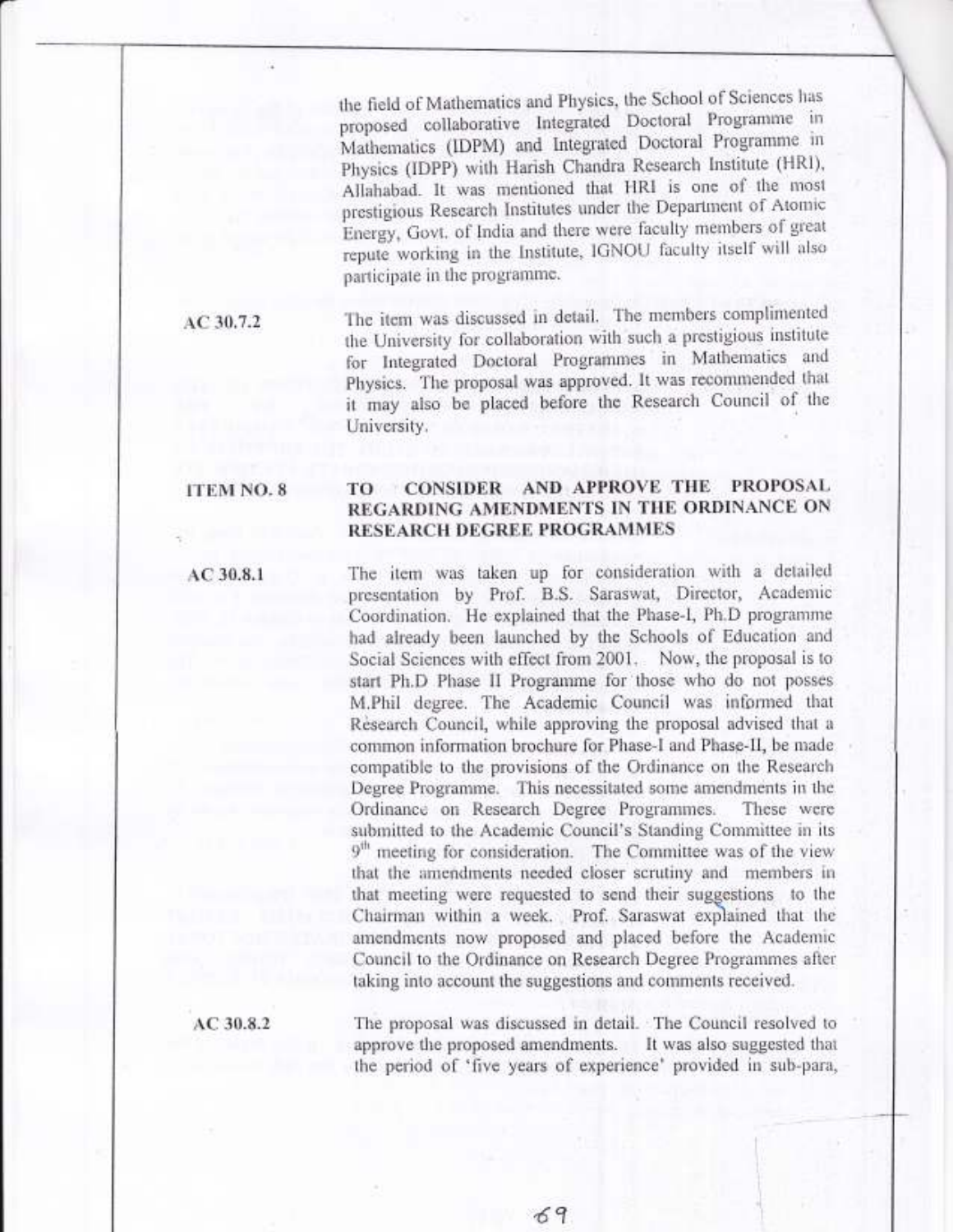below para (b) of Clause II 3.2 may be aniended to read as '5 years of teaching / practical / industry / professional experience'.

Items Nos. 9 and 10 were presented with the permission of the Chair.

ITEM NO. 9

# TO CONSIDER AWARD OF DEGREES BASED ON THE COMPLETION OF TERM-END-EXAMINATION AND **EVALUATION OF ASSIGNMENTS**

AC 30.9.1

Prof. S.C. Garg presented certain problems that arise in the process of award of the degree on completion of term-end examination and completion of assignment works. He explained that in certain instances, the grades on evaluation of assignments were either not received from the evaluators or were not being recorded in the year of their submission by the evaluators, which delayed completion of programme and the award of degrees to the students. To mitigate the hardship caused to students, in such cases, it was necessary to streamline the procedures so as to ensure that the declaration of results for the term-end examinations and the evaluation of assignments / award of grades synchronize. The matter was discussed in the Task Force, which recommended linking of the award of degrees to the year of successful completion of courses through term-end examinations if the assignments have been submitted before such examination. However, if the assignments are not submitted before the term-end examination or if the student has not been able to clear in assignments, the results may be withheld and declared with the next term-end examination results after successfully clearing the assignment work. To ensure the above, it was proposed to make it mandatory on the part of Study Centres / Programme Centres / Special Study Centres to issue proper acknowledgements of the assignments submitted by the students, besides maintaining comprehensive records of such assignments. The date of submission of assignments by the students would be crucial to determine the year of completion of the course for the purpose of declaration of the results.

AC 30.9.2

The Academic Council approved the proposal for implementation with immediate effect.